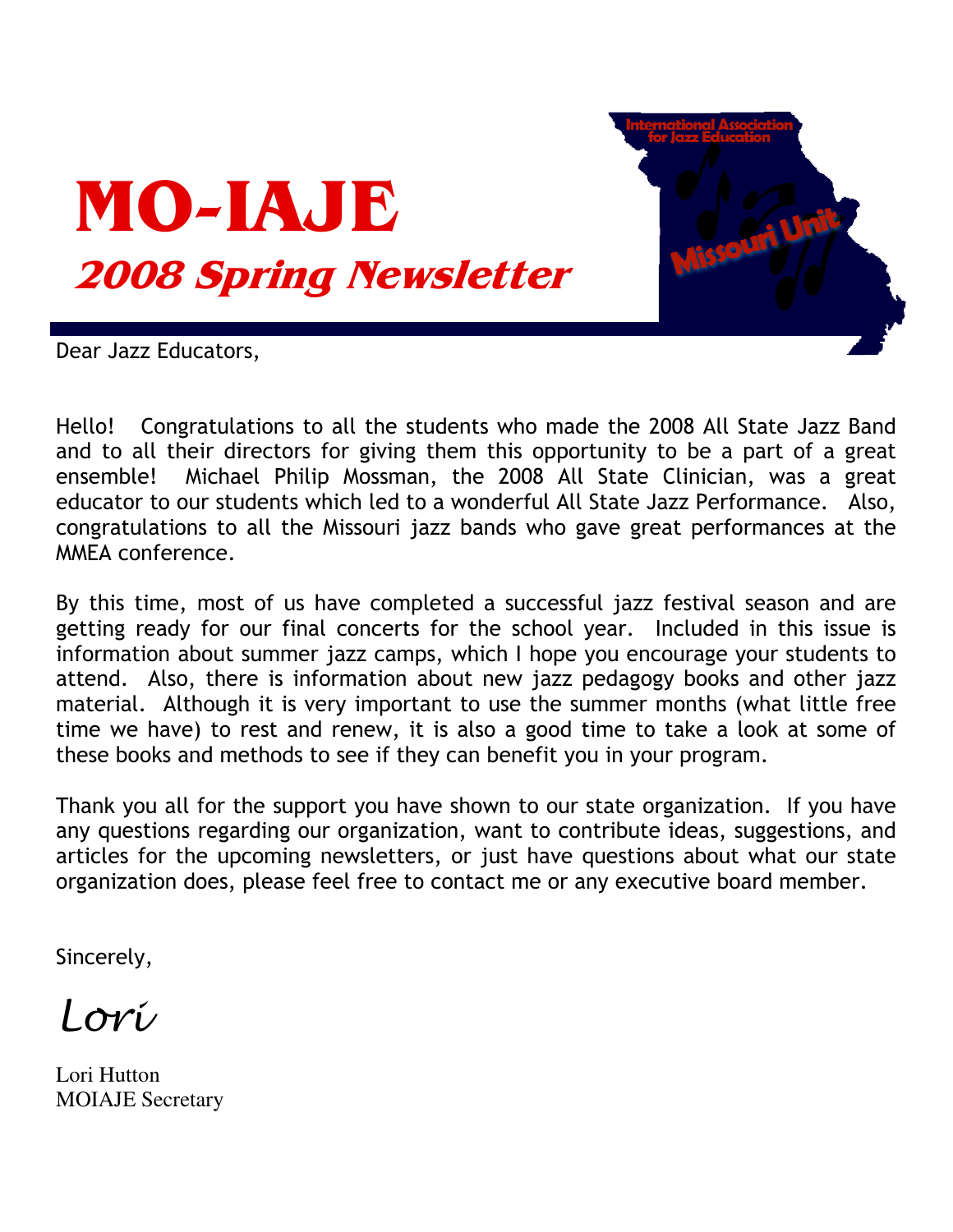In this Issue...

JESS COLE AWARD RECIPIENT JAZZ APPRECIATION MONTH SUMMER JAZZ CAMPS JAZZ PEDOGOGY METHODS



# **Jess Cole Award Recipient**

The Jess Cole Award was awarded to Bob Boedges at the 2008 MMEA Conference. Congratulations to Bob for the many lives he has touched and influenced over the years.

# **April is Jazz Appreciation Month**

This year marks the seventh anniversary celebration of Jazz Appreciation The celebration is sponsored by the Smithsonian's National Month. Museum of American History, IAJE, and many distinguished partners. The sponsors, along with many great jazz performers and educators, have come together to encourage everyone to turn on to jazz. This international observance encourages people of all ages to discover jazz to attend concerts, listen to jazz recordings and jazz radio, learn new music, read books about jazz, watch videos about jazz and support institutional jazz programs.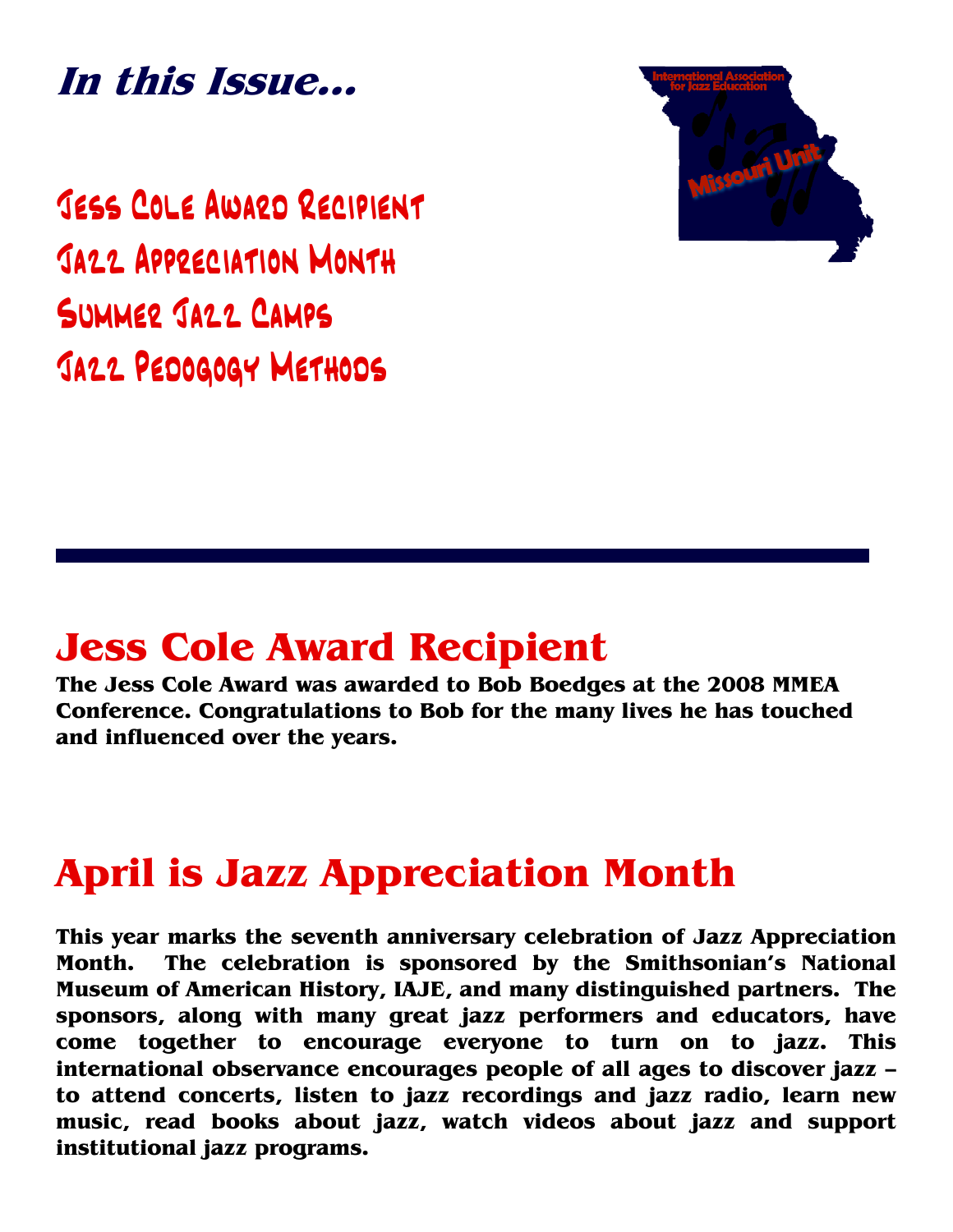Please encourage your students to attend summer jazz camps! What a terrific way for your students to come back to your program excited to share with the other students all they have learned. They will be better musicians, perhaps understand jazz theory a little better and have a feel for the historical importance of jazz music. Some schools will hold benefit concerts at the end of the school year to help off-set the financial cost of camps. Some schools award scholarships for students to attend the jazz camps provided by a booster organization or a benefactor. The relationship they will make with the professional clinicians will stay with them the rest of their lives and they will always remember the experiences of this important opportunity.

Go to our website www.moiaje.org and check out some of the camps that are offered in Missouri this summer. You will find dates, contact information, websites, and clinicians/artists.

# **Jazz Pedagogy**

Below are just a few of the "newer" books out on jazz and jazz pedagogy. There are many more methods available, please check out your favorite music publisher for more information.

## **Cutting The Changes**



By Antonio Garcia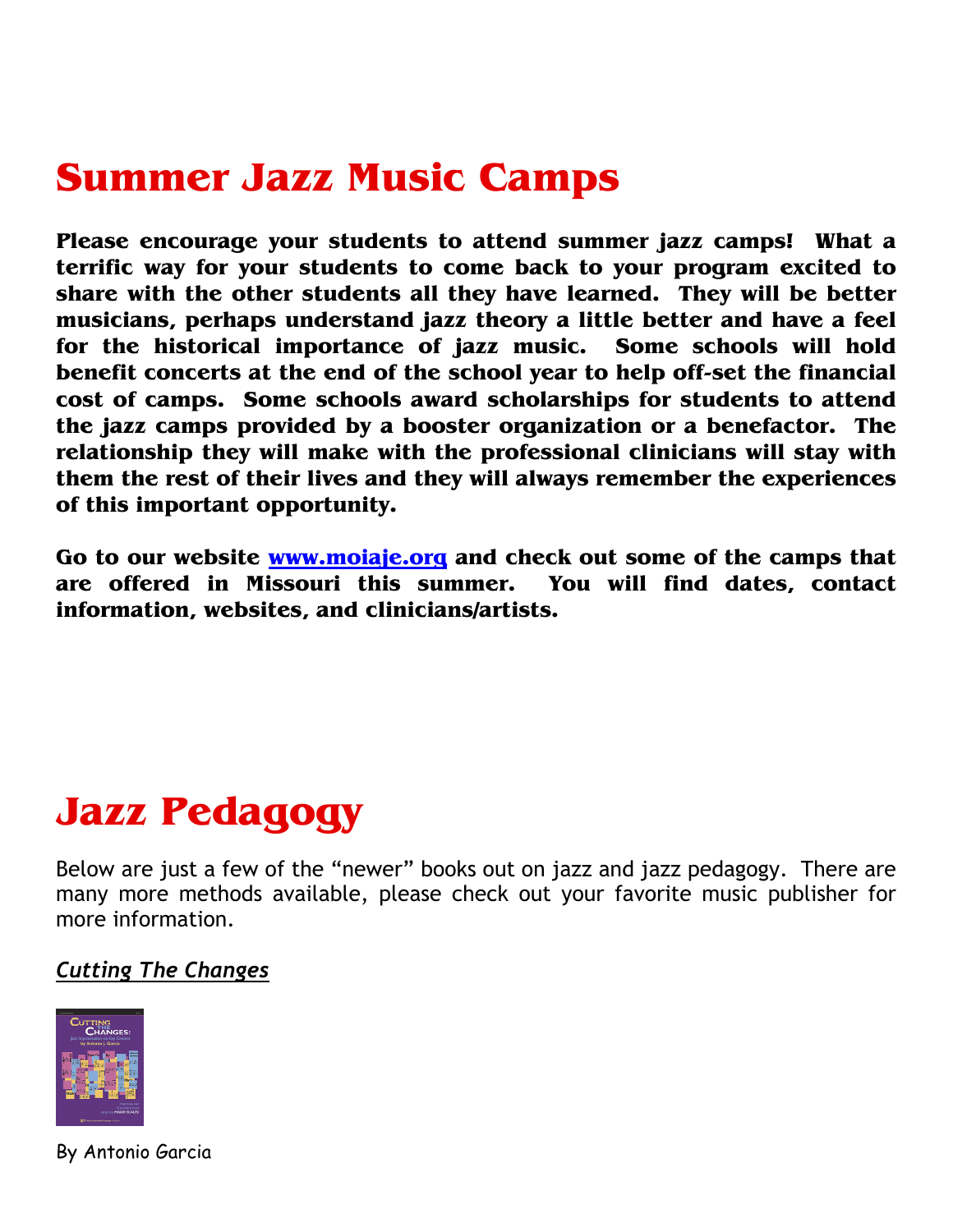#### Kjos Publications

Antonio Garcia's "Cutting The Changes" Jazz Improvisation Method Series is a new series published by Kjos. This book focuses on a key-centered approach to improvisation. "Cutting the Changes" includes: A book with sheet music for improvisers struggling with standard tunes, a Play-Along CD with superb rhythm section accompaniment, a CD-ROM packed with theory instruction, listening examples, a discography for musicians who want to learn more, and printable accompaniment scores and parts for optional live rhythm section.

# Teaching Music through Performance in Jazz



By Richard Miles and Ronald Carter **GTA Publications** 

Teaching Music through Performance in Jazz continues in the best tradition of the "Teaching Music" series, bringing together insights from top jazz educators and invaluable analysis of the best repertoire published for jazz ensembles of all skill levels. This book is the ideal resource for anyone seeking a deeper understanding of the preeminent music for jazz ensembles by seminal jazz composers. This 592-page book includes Teacher Resource Guides to more than 65 of the top jazz charts broken down into developing, intermediate and advanced levels. Each guide includes vital information on the composer, the composition, historical background, technical requirements, stylistic considerations, musical elements and more. Additionally, leading jazz educators and musicians contribute chapters on pertinent topics in the field of jazz education. Some of these contributors are Wynton Marsalis, Ron Carter, Ron McCurdy, Reginald Thomas and Ron Modell. Also, representing Missouri are Tim Aubuchon, Bob Waggoner, Joe Parisi, and Lindsey Williams. This book is an essential resource for jazz leaders at all levels and a major contribution to the jazz field! A CD set is in preparation.

## **Jazz Educators Handbook**



By Jeff Jarvis and Doug Beach Kendor Music, Inc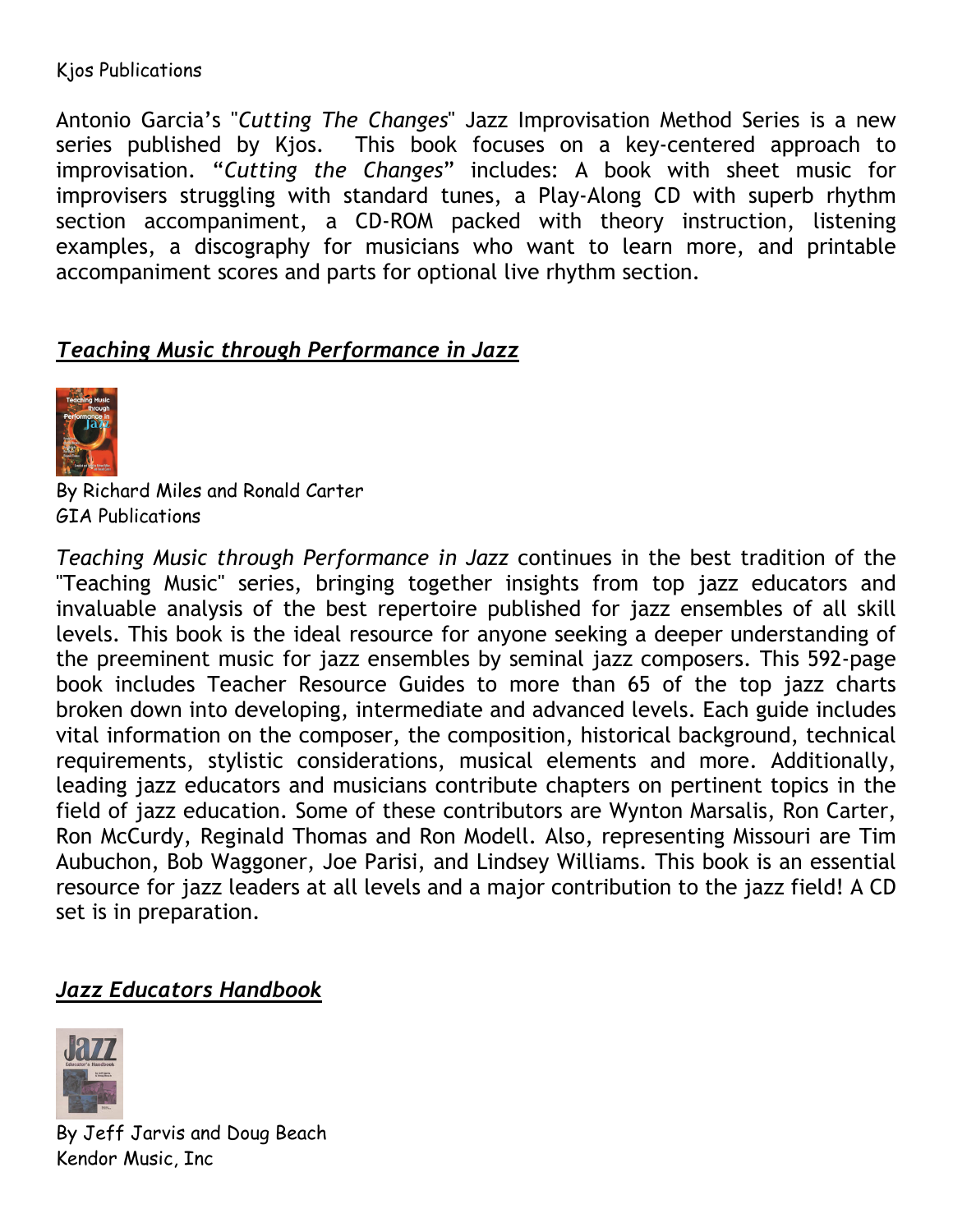Two of the biggest names in jazz education, Jeff Jarvis and Doug Beach, have combined their experience in the most comprehensive "how-to" manual for jazz educators ever published. This book contains easy-to-understand text, loads of notated examples, photos, diagrams, drawings, and two CDs with over 150 recorded examples. Topics include: Starting a Jazz Program, Recruiting and Retaining Students, Jazz Combos and Chamber Groups, Choosing Charts, Rehearsal Techniques, Dynamics, Coaching Articulations, and Phrasing, Wind Rhythm Sections, Improvisation, Jazz Listening Skills, Festival Performances, Guest Artists and Clinicians, Fundraising, Making a Recording, and Organizing Jazz Festival and Tours.

## Jazz Pedagogy



By J. Richard Dunscomb and Willie Hill Alfred Publishing

This is a comprehensive guide that opens the doors to the world of jazz education. It is written by internationally recognized and successful jazz educators experienced at teaching jazz to elementary, middle school, high school and college students as well as to teachers and administrators. You will find realistic and practical solutions to challenges such as the jazz concept, understanding the rhythm section, jazz improvisation and jazz styles including a great section on Latin jazz. Uniquely innovative, this one-of-a-kind handbook incorporates the web as an ongoing resource tool that provides the ultimate in reference information. The included DVD presents audio/video demonstrations of rehearsal techniques, how to really teach jazz improvisation and how to understand and improve the rhythm section. This is an essential addition to your library and/or jazz pedagogy class.

# The Real Easy Book Vol. 1, 2, 3